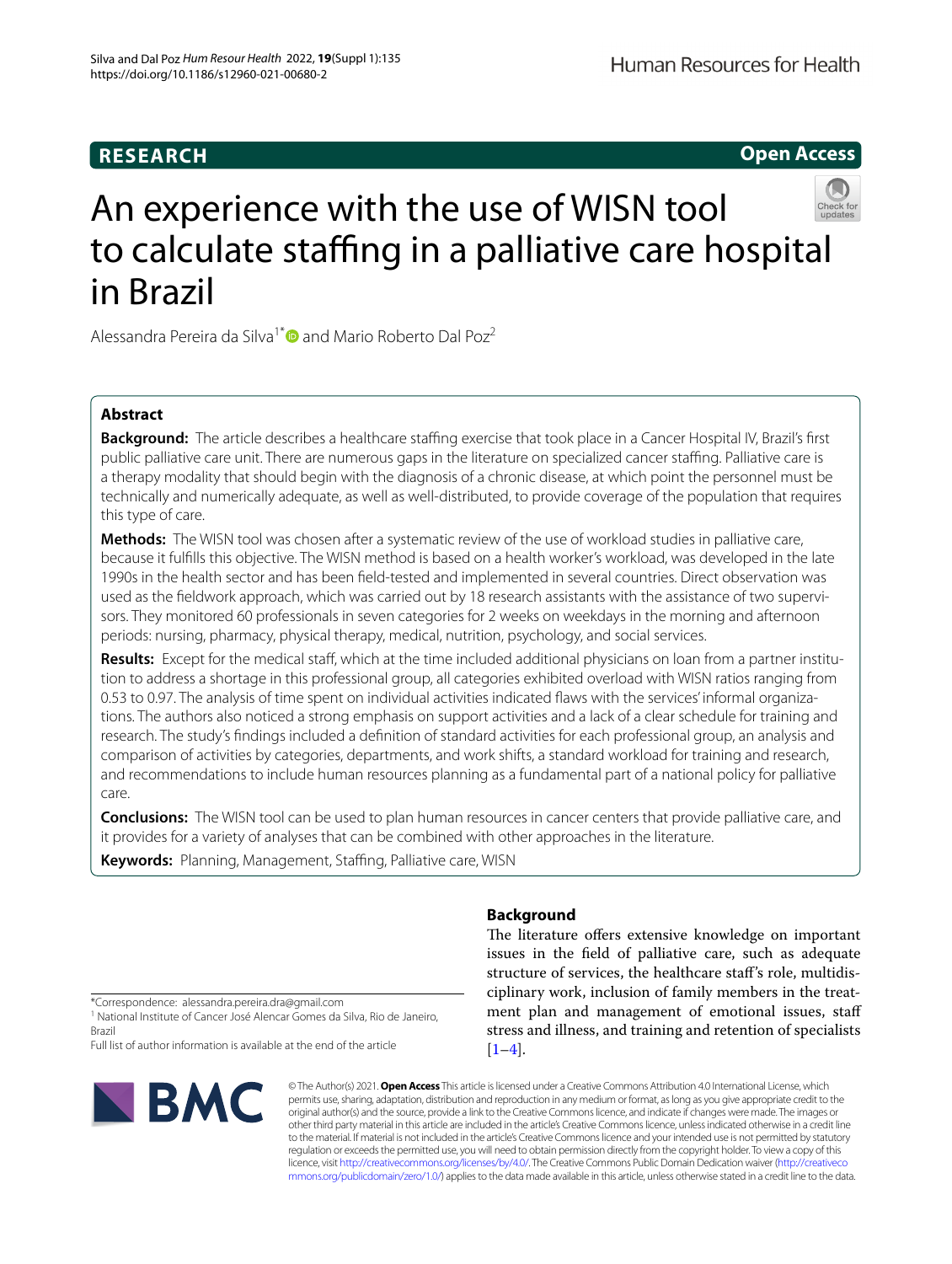Despite the contribution by the above-mentioned themes to improvement of the supply of palliative care, there is a gap in the literature on the estimation and numerical adequacy of staffing to serve the population [[5](#page-8-2)].

The principal objective of health policy planners is to guarantee available human resources for the population's access to health services to maintain or improve health conditions. The challenge is to guarantee sufficient human resources for health systems to offer these services [\[6](#page-8-3)]. Planning that neglects to estimate the number of staff needed will present a level of incompleteness and could have a negative efect on health outcomes.

Human resources' central importance exposes the growing recognition of the need for attention to activities in recruitment, training, retention, allocation, and management of these professionals. Evidence also shows that investment in healthcare staff impacts areas, such as education, allowing employment opportunities, facilitating decent work in the formal sector, and fueling economic growth  $[7, 8]$  $[7, 8]$  $[7, 8]$  $[7, 8]$ .

This finding on the effect and need for sufficient staffing of health systems, however, ran contrary to the availability of healthcare workers to the global health market. According to estimates by the World Health Organization, there will be an increase in the shortage, from 7.2 million workers in the year 2012 to 12.9 million by 2035. Low and middle-income countries such as Brazil are the most afected by epidemics and worker shortage [[7\]](#page-8-4).

The aim of this paper is to demonstrate the use of the WISN tool in a reference hospital and to collaborate to establish a palliative care strategy, in Brazil, with an emphasis on human resource workload analysis.

#### **Context**

Considering the relevance of the supply of palliative care in chronic diseases, it is important to note that Brazil has a Strategic Action Plan for Tackling Chronic Noncommunicable Diseases (NCDs) for the period 2011–2022. The Plan's main objectives are to strengthen the response capacity by the Unifed Health System (SUS) and to expand actions in comprehensive care for the prevention and control of NCDs, considered a major health problem, since they account for 72% of the causes of deaths, featuring cardiovascular diseases (31.3%), cancer (16.3%), diabetes (5.2%), chronic respiratory diseases (5.8%) and other NCDs (13.4%). Chronic noncommunicable diseases afect individuals of all socioeconomic strata and have a greater efect on individuals belonging to disadvantaged groups such as the elderly and those with low education and income [[9\]](#page-8-6).

WHO estimates global cancer incidence in 2030 at 27 million cases, with 17 million deaths, in addition to 75 million persons per year living with the disease [\[10](#page-8-7)].

According to international data, in 2012 there were 14.1 million new cases of cancer and 8.2 million deaths. In developing countries, of this estimated total, the incidence was 60% and the mortality reached 70%. Regional, socioeconomic, and cultural inequalities impact the control of risk factors and incidence and prevalence of chronic and degenerative diseases. Such inequalities also interfere in the possibility of individuals receiving timely and adequate treatment, which hinders dealing with avoidable or preventable deaths [\[10\]](#page-8-7).

In Brazil, the estimate for each year in 2020–2022 points to  $625$  thousand new cancer cases [\[11](#page-8-8)]. The projections for cancer incidence in the global and Brazilian population point to an increase in the need for supply of palliative care in an increasingly older population. In Brazil, there is an increase not only in the absolute number of elderly people but also in the proportion of this group in relation to the Brazilian population. The increase in the elderly population will be even more signifcant by 2060, when approximately 1/3 of the Brazilian population will be elderly  $[12]$  $[12]$ . The discussions on global access to palliative care feature a research agenda moving forward with researchers devoted to projecting the need for palliative care by 2060, based on the concept and methodology of the Commission on Global Access to Palliative Care and Pain Relief. It is thus timely to highlight the importance of adopting a continuing-care approach for the population's health coverage, including prevention and treatment as part of global access to health, aimed at improving health systems' performance [\[13](#page-8-10)].

The most widely used methods for calculating human resources consider the demand, the population's needs, government targets for services' productivity, and indicators of health worker density per a given population. All these approaches to planning human resources for health suffer methodological limitations, that is, there is no specifc methodology that solves all of a health system's problems with human resources [\[6](#page-8-3)]. It is thus important to test methods in institutions, services, or departments to share experiences and contribute to improving human resources planning in health.

Planning is widely viewed as a technique disconnected from national health policy. The data that are used are not trustworthy or complete, which hinders adequate information for decision-making. In addition, the focus is on quantitative data, with little qualitative information. Another limitation is that the planning is designed for the medical and nursing professions, ruling out other healthcare workers that participate in the productivity and quality of services provision, based on redesigning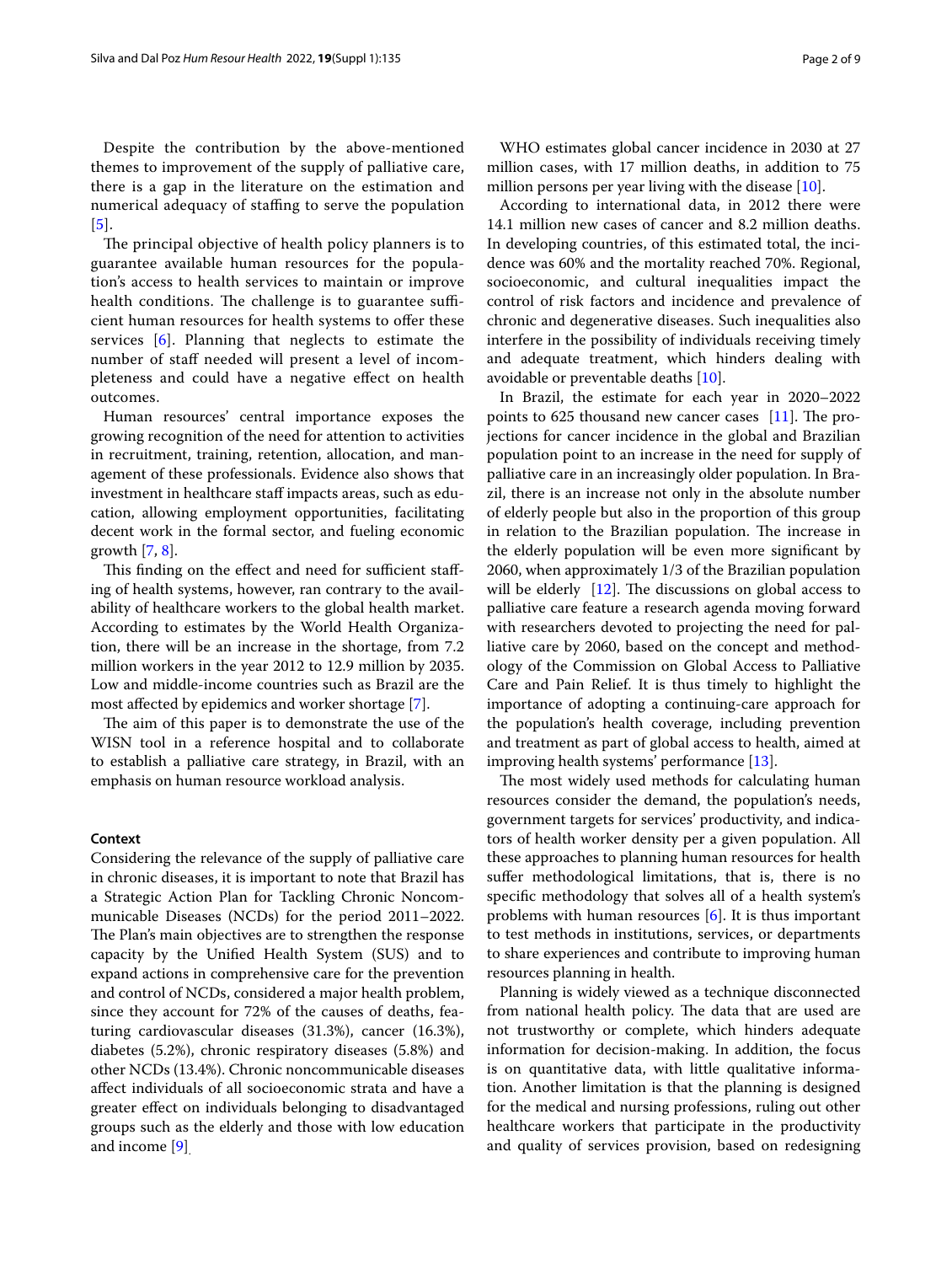the executed tasks. These methods also fail to consider the budget resources earmarked for healthcare and the country's economic situation. Another important point is that the assumptions on stafng needs should be assessed for accuracy and relevance [[14\]](#page-8-11).

Stafng for palliative care is an important part of planning in oncology. This is based on cancer's chronicity, the complexity of available cancer treatments, and global estimates on shortages of healthcare workers [[15](#page-8-12), [16](#page-8-13)]. There is thus a need to plan the services supply considering the epidemiological transition, population aging, and urgency of a numerically and technically adequate workforce for this scenario.

An important guideline for staffing in this area of care is the analysis of workload, which impacts healthcare workers' physical, psychological, and social well-being to various degrees. Progress in academic discussions on healthcare workers' distress has led to the understanding that the matter is management's responsibility and poses a challenge for services administration, since poorly stafed healthcare teams, distributed inadequately and with heavy workloads, tend to present higher degrees of sufering, illness, and absenteeism, overloading the workers and afecting the provision of care and the health outcomes [\[17](#page-8-14)]. The *Workload Indicators of Staffing Needs* (WISN) tool is thus an option for assisting human resources management and planning. The method orients management changes, contributes to decisionmaking, identifes work overload, allows reviewing and adjusting the distribution of tasks across the staf, favors improvement of quality of healthcare services, and produces indicators that serve as the basis for establishing future hiring plans [\[18\]](#page-8-15).

The Cancer Hospital IV, part of the Ministry of Health's National Cancer Institute has a history of important results and is well-equipped, with an outpatient department, urgent care department, physical therapy gym, 53 inpatient beds, and a homecare team. In Brazil there are limitations for guaranteeing access to palliative care when compared to the population's demand. First, palliative care should be initiated as soon as possible after diagnosis, and the hospital receives patients who no longer have the possibility of cure. Second, the healthcare network should be organized to allow supplying this treatment modality for persons with chronic illness, including cancer, throughout the country and at different levels. Third, estimates point to an increase in the demand for palliative care, which will require various services with healthcare workers trained in this modality.

At Cancer Hospital IV, which is a national reference in palliative care, positive outcomes and structure of varying facilities accredit the hospital for conducting an experiment with staffing estimates that can be used to establish an efective Brazilian palliative care strategy and can also be applied and adapted to diferent levels of the health system.

## **Method**

The research comprised a descriptive and exploratory quantitative and qualitative study using the Workload Indicators of Staffing Needs (WISN) tool [\[18\]](#page-8-15).

For the research, seven professional groups were selected with degrees in nursing, pharmacy, physiotherapy, medicine, nutrition, psychology, and social work. The number of days that a professional does not work in a year was estimated on the basis of hospital standards and absenteeism records, with absences for diferent reasons, such as vacations, holidays, illness, training, and personal reasons.

Work activities carried out on a regular basis were specifed on the basis of literature, hospital records and professional reports, categorized as health service activities carried out by all members of the professional category and periodically reported in statistics; support activities carried out by all professionals of that category; additional activities, which are performed by some members of the category only, and the last two are not recorded in the statistics of the service.

The next step was to calculate the pattern of activity, that is, the time it takes to perform the activity to reasonable professional standards for a trained and wellmotivated person in a category. By the time and motion process and observational work sampling, validation of the activity pattern was carried out. For this phase of the study, eighteen research assistants and 2 supervisors were chosen. The prerequisite for becoming a research assistant was to be a health care undergraduate student; social work, psychology, nutrition, and pharmacy students were chosen. Professionals with expertise in coordinating feld research in the health area were the supervisors.

Training on the scope of work was provided for the research assistants; ethical and behavioral issues in the hospital setting; the purpose and aims of research; and the limitations of acting directly in activities or processes requiring privacy.

During the period July 22 to August 2, 2019, on weekdays from 7 am to 7 pm, data collection was performed using an electronic excel form, accessible on a tablet for each researcher. The electronic form included filters so that locations and professional groups could be identifed with the activities. A 10 min period was considered for the observations. Direct observation covered 60 healthcare workers from diferent professions and aimed to include the largest possible number of workers while respecting the time limits and required academic quality standards. The inclusion criteria was 5-year experience at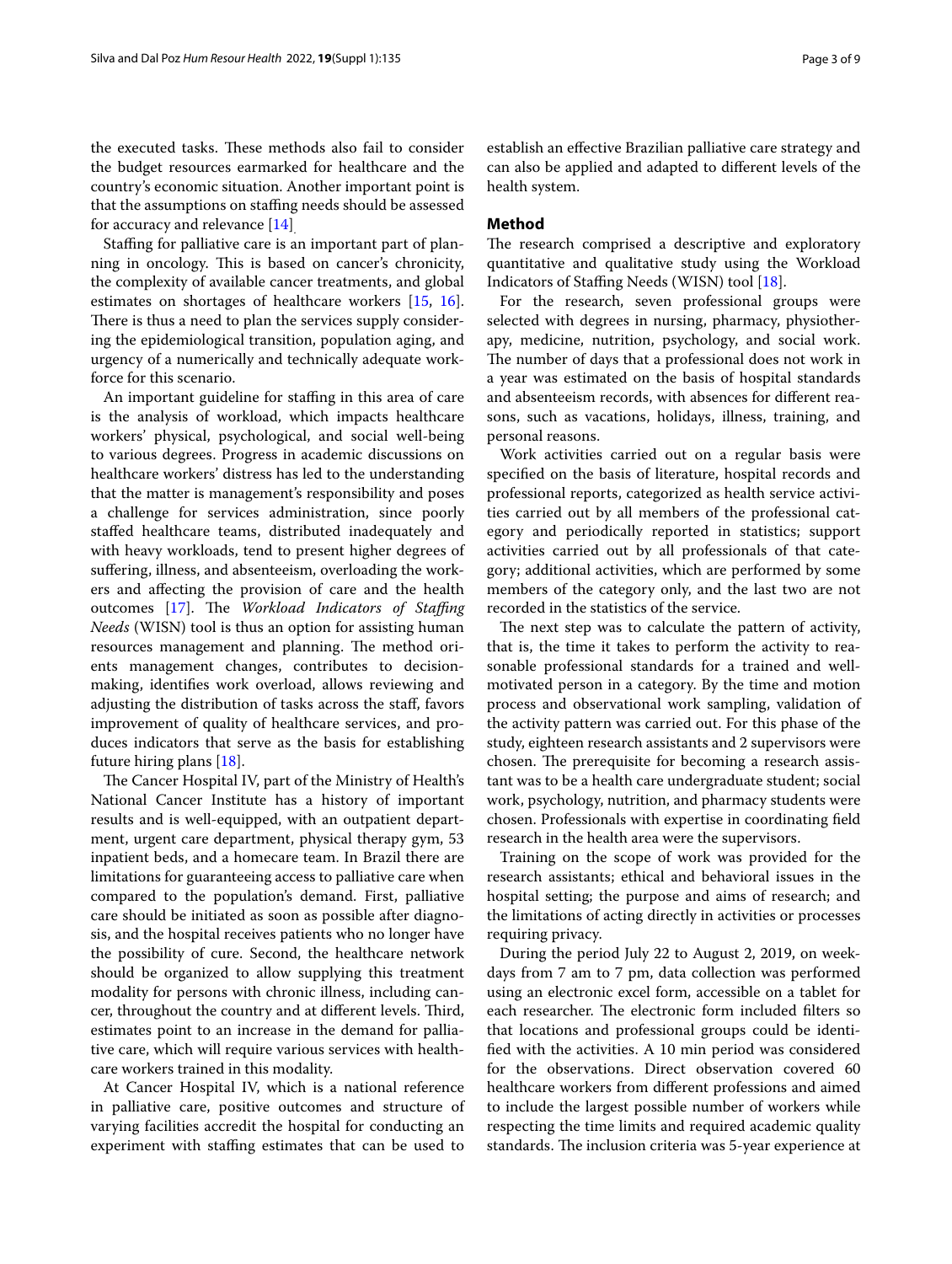HCIV hospital. We thus prioritized participants belonging to health professions working in outpatient services, inpatient care, homecare, emergency, the physical therapy gym, and the pharmacy.

In 2018, the productivity data for the hospital were: 2034 hospital patients; 1332 deaths; 53,557 nursing procedures; 15,666 physical therapy procedures; 2903 24-h observation emergency care. Physicians' outpatient consultations (7629), nurses (28,615), physical therapists (1689), nutritionists (14,796), psychologists (4891), social workers (6512), nurses' emergency unit consultations (2840), nutritionists (1266) and physicians' consultations (2904). Home visits carried out by nurses (6366), physicians (1649), social workers (1585), psychologists (693) and physical therapists (237), were taken from the hospital's information system.

The calculations defined by the formulas provided in the WISN manual were carried out with the aid of software, a specifc technological resource for the use of the WISN process, created and made available by the WHO, to quantify the workload and to evaluate the adequacy of the hospital dimensioning. Based on the last career salary table for each category, the annual salary was calculated. The tool included data representing the average number of absences for each occupational group for all types of leave.

The next step was to fill in the statistical data available on the activities carried out within the facilities. Information on productivity from the information and planning system of INCA, maintained and updated by each hospital, was used.

The activities selected were: home visits; outpatient consultation; death services; hospitalization procedures; emergency room consultation; inpatient services; nursing and physiotherapy procedures.

Activities with statistical fndings not available were chosen according to the highest relative frequency of occurrence and varied between categories. Activities such as writing medical records, preparing reports, requests for supplies and medicines, prescriptions, drug scheduling, minutes of meetings, follow-ups and those of a similar nature were included in the content registered in hard copy papers and the electronic system. Research and training activities were included in this group.

The method stipulated that 15 percent of the workload, or 6 h/month, would be the standard for all categories to conduct research work, according to what was reported in the feldwork and because there is no normative guidance to specify a percentage of the workload for this activity. The individual activities were related to management activities—preparation of schedules, meetings with the Directorate, administrative activities and visits to the hospital beds.

The calculation of the standard time in minutes for the execution of each activity was extracted from the database formatted from the excel form used in the feldwork.

The next step was the calculation of workload standards, which show the amount of work for each activity that a professional can perform in a year. This information is automatically calculated by the WHO software with calculations about the average number of days worked per year; the apportionment of the time of the activities in diferent measurement units; the percentages of workload and the ratio between the number of existing, surplus, and needed professionals.

The analysis and interpretation of the results were performed by comparing data on categories, place of work, work schedules, training, research, displacements, administrative and personal activities.

### **Results**

The integrative review revealed the lack of palliative care staffing literature.

A list of coded activities for social workers, nurses, pharmacists, physical therapists, physicians, nutritionists, and psychologists was prepared for the feldwork. Direct observation was conducted with 60 professionals in various sectors, and some were observed more than once.

In the database, a total of 4292 valid records were identifed for analysis. After adjusting the database records, we counted 1019 health service records, 1095 support records and 596 additional activities performed by the seven professional categories in the five services defined. The other records were for meals, displacements, physiological functions, and personal activities, work hours beginning and ending. The activities reported were numerically adequate for a segmented analysis to be feasible, with the possibility of comparing programs, categories and job shifts.

Figure [1](#page-4-0) shows a predominance of support activities, which highlights the relevance of the activity's nature when planning staffing.

Twenty-four nurses were observed in emergency care, outpatient care, home care, and hospitalization services. Nursing support activities (398) exceeded the sum of health services activities (298) and additional activities (89).

Social Work activities were observed in the outpatient clinic, home care, and hospitalization. Ten social workers were followed up. Health services activities (138) and support activities (141) are at similar levels in terms of the absolute number of observations. The additional activities (81) observed involved administrative, training, research, and management activities and represent 22% of the observed activities.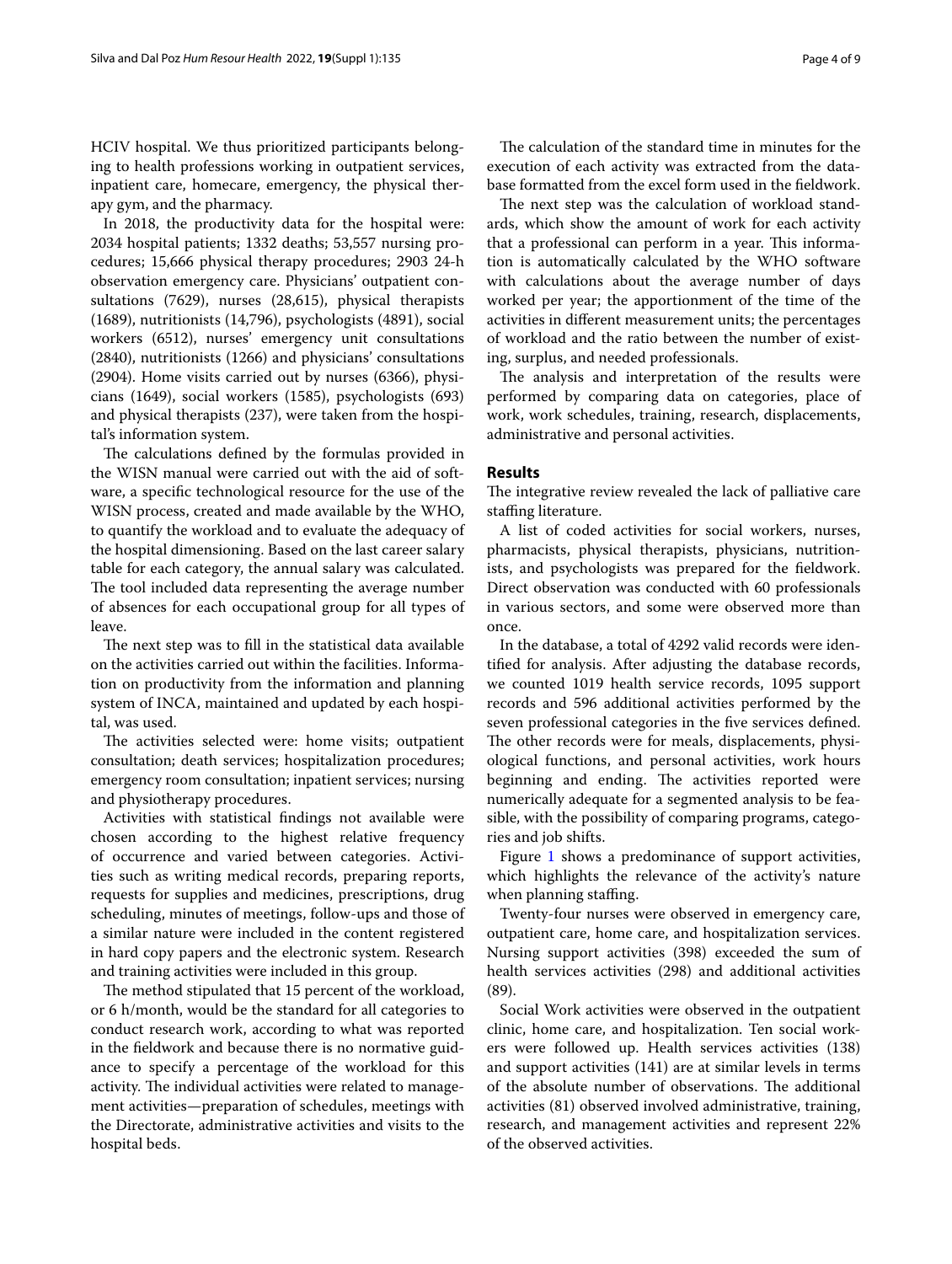

<span id="page-4-0"></span>Eighteen physicians were observed in emergency care, outpatient, home care, and inpatient services. Compared to the health services activities (173), the number of support activities (167) is high and demonstrates the demand of the work done by the physician when he/she is not in direct patient care. The additional activities of the category (89) were administrative, training, research and management and represent 20% of the observed activities.

Nutrition activities were recorded in the outpatient and inpatient units with the observation of 5 professionals. Support activity work (80) and additional activities (63) stand out in relation to health services activities (23) Unlike other categories, research and training activities were found to stand out in the additional activities category.

The Psychology activities were observed in the outpatient clinic, home care, and hospitalization, with the follow-up of 6 professionals. This was the only category in which, because of the large number of training tasks, additional activities (152) stood out in comparison to the other activities. Support activities (101) represented the lowest volume in absolute numbers, which indicates that the category reconciles the agenda with health services activities, even with a large administrative burden (150) and a signifcant workload of training activities.

In home care and pharmacy, the activities of 10 pharmacists were observed. Compared to the other occupations analyzed, the number of additional activities observed (22) showed a low amount of time in training and research. Although support activities (107) stand out, the number of health services activities (95) points to an intense pharmacy clinical activity and a closer interaction between the practitioner and the patients and their families.

The physical therapy activities were observed mostly in the gymnasium, where four physical therapists work. Some observations were made on the inpatient floors, when there was demand. Health services activities (138) represented the majority of activities, while in support (101) and additional activities (104), there was a balance in the distribution of administrative, management, training and research activities.

As shown in Fig. [2,](#page-4-1) the time dedicated to training and research activities does not point to an institutional pattern.

Another focus of the study's observation is healthcare workers' displacements. This included internal displacement in the unit, home visits, and visits to other INCA's hospitals and other institutions. Figure [3](#page-4-2) shows the number of displacements for each category.

286 displacements were registered, 90% of which were made on the Cancer Hospital IV premises. The internal displacements have several purposes, such as: to attend patients on the floors; to go to meetings; to search for printed material; to search or return medical records to the fle; to visit diferent patients on the same inpatient floor and to accompany patient transfers. According to



<span id="page-4-2"></span><span id="page-4-1"></span>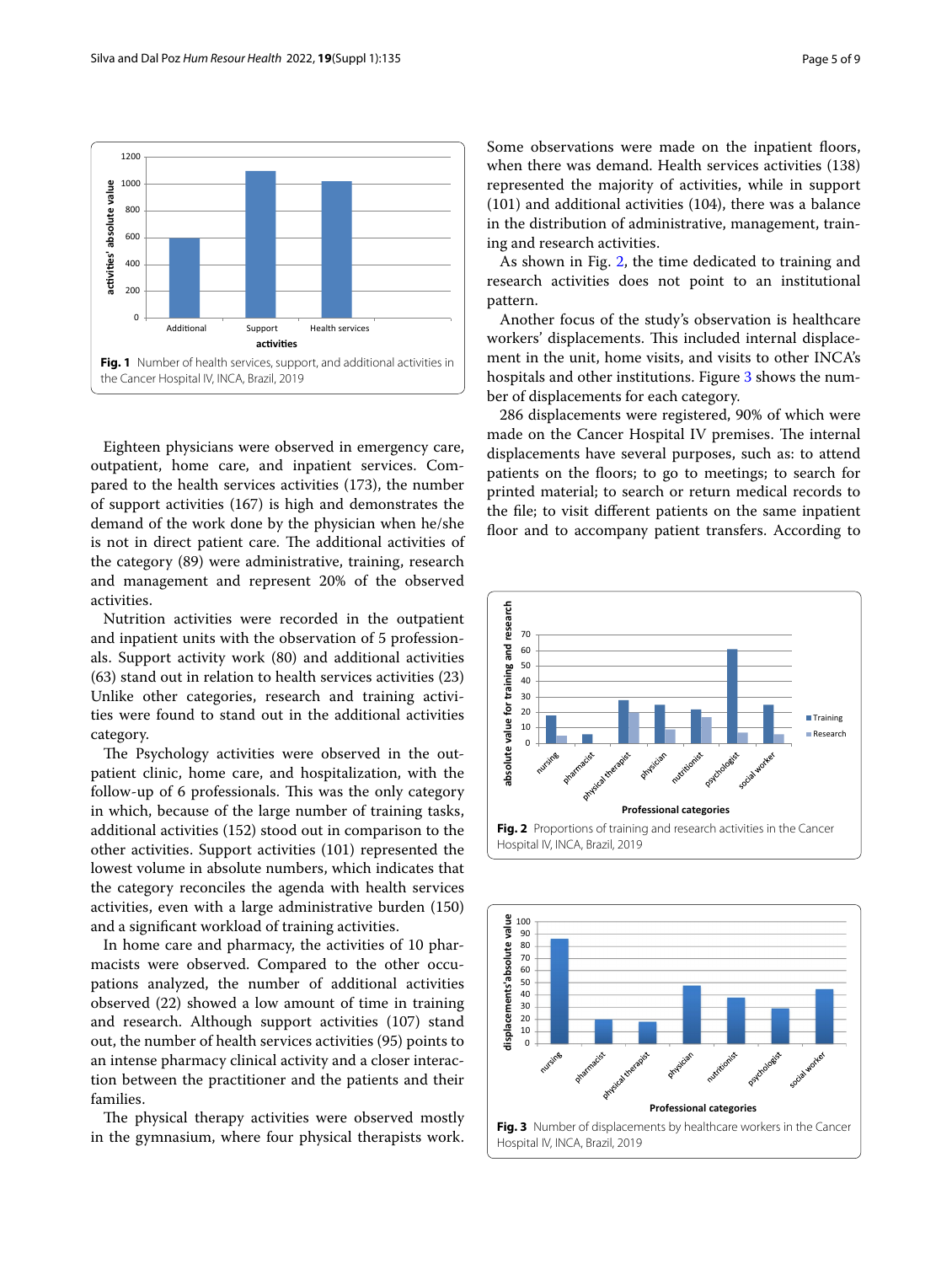Fig. [3,](#page-4-2) of the total displacements observed 30% were from nurses; 17% from physicians; 15.8% from social workers; 13.3% from nutritionists; 10.2% from psychologists; 7% from pharmacists, and 6.3% from physical therapists. The displacements for home visits were about 9%. The percentage of displacements in relation to health services, support and additional activities performed represented 5% for physiotherapists; 7% for psychologists; 8% for pharmacists; 10% for nurses; 11% for physicians; 12% for social workers and 22% for nutritionists.

The current staffing data were reported by the Cancer Hospital IV, and the comparison was performed with the estimate by the WISN software. According to Table [1](#page-5-0), the result showed a shortage of all the professional categories except physicians.

According to the WISN tool, when the ratio in column D of Table [1](#page-5-0) is 1, there is no overload, since there is a balance between the current staffing and the service's need. The lower the ratio, the higher the workload. Thus, the result points to a high work overload for all the categories except physicians, and is highest for psychology and pharmacy.

The categories with the largest shortage were psychology and pharmacy, with a lack of approximately fve workers each. Physical therapy showed a shortage of more than two physical therapists, while social services, nutrition, and nursing showed shortages of up to two staf members each.

#### **Discussion**

INCA has a platform called Normatiza, with the norms referring to professionals; however, the information obtained in Normatiza and the reports of professionals from the categories studied, already in the frst meetings, were not enough to draw up a reliable list of the activities that are performed on a daily basis. The researchers had difficulty in detailing and explaining several activities, since many are interpreted as embodied or automated, and many are interrelated and performed simultaneously.

The fact that the volume of support activities exceeded that of health services activities underlines that to maintain direct care for patients and families with quality requires a workload for indirect and administrative activities to assist the organization of services and guarantee the continuity of care. For example, for lower complexity care, the healthcare worker reads information in advance that the team has recorded in the patient's fle, consults the prescription, and plans the necessary material for procedures. After the direct work with the patient, the worker records the care provided on the patient's fle, discusses the clinical case with the other team members, records his or her own activity, and updates the treatment plan for next round. The tasks preceding and succeeding the direct care are relevant and represent an important workload.

In addition to the patient care activity, the healthcare staff perform research activities aimed at scientific and technological development of new strategies for cancer diagnosis and treatment. INCA ofers training activities that include distance education, medical and multidisciplinary residencies, Master's, PhD, and postdoctoral programs [\[19](#page-8-16)]. Although there are specialized staf members in the respective areas, the healthcare workers that provide patient care also conduct these training and research activities. The adequate proportion of time for the workers that conduct training and research activities lacks a standard defnition. In the current study, for the workload analysis, we stipulated a time for these activities, since the results do not point to an institutional standard for this purpose, as shown in Fig. [2](#page-4-1)'s data.

Dedication to training and research activities accounted only 249 records for these activities, 74% were for training and 26% for research activities, distributed across all the professional categories. There is no standard orientation by either the institution itself or the Federal government concerning the organization, targets, and evaluation of the training and research responsibilities of patient care health staff. Thus, training activity is

<span id="page-5-0"></span>

| Table 1 Comparison of current and recommended staffing |  |  |
|--------------------------------------------------------|--|--|
|                                                        |  |  |

| Type of staff      | А<br><b>Existing staff</b> | R<br><b>Calculated requirement</b> | Difference in staff<br>$(A-B)$ | D<br><b>WISN ratio</b><br>(A/B) |
|--------------------|----------------------------|------------------------------------|--------------------------------|---------------------------------|
| Social worker      | 8                          | 10                                 | $-1.81$                        | 0.82                            |
| Nurse              | 45                         | 46                                 | $-1.43$                        | 0.97                            |
| Pharmacist         |                            | 12                                 | $-5.21$                        | 0.57                            |
| Physical therapist |                            |                                    | $-2.18$                        | 0.70                            |
| Physician          | 20                         | 17                                 | 2.94                           | 1.17                            |
| Nutritionist       | 8                          | 10                                 | $-1.6$                         | 0.83                            |
| Psychologist       | 6                          | 11                                 | $-5.36$                        | 0.53                            |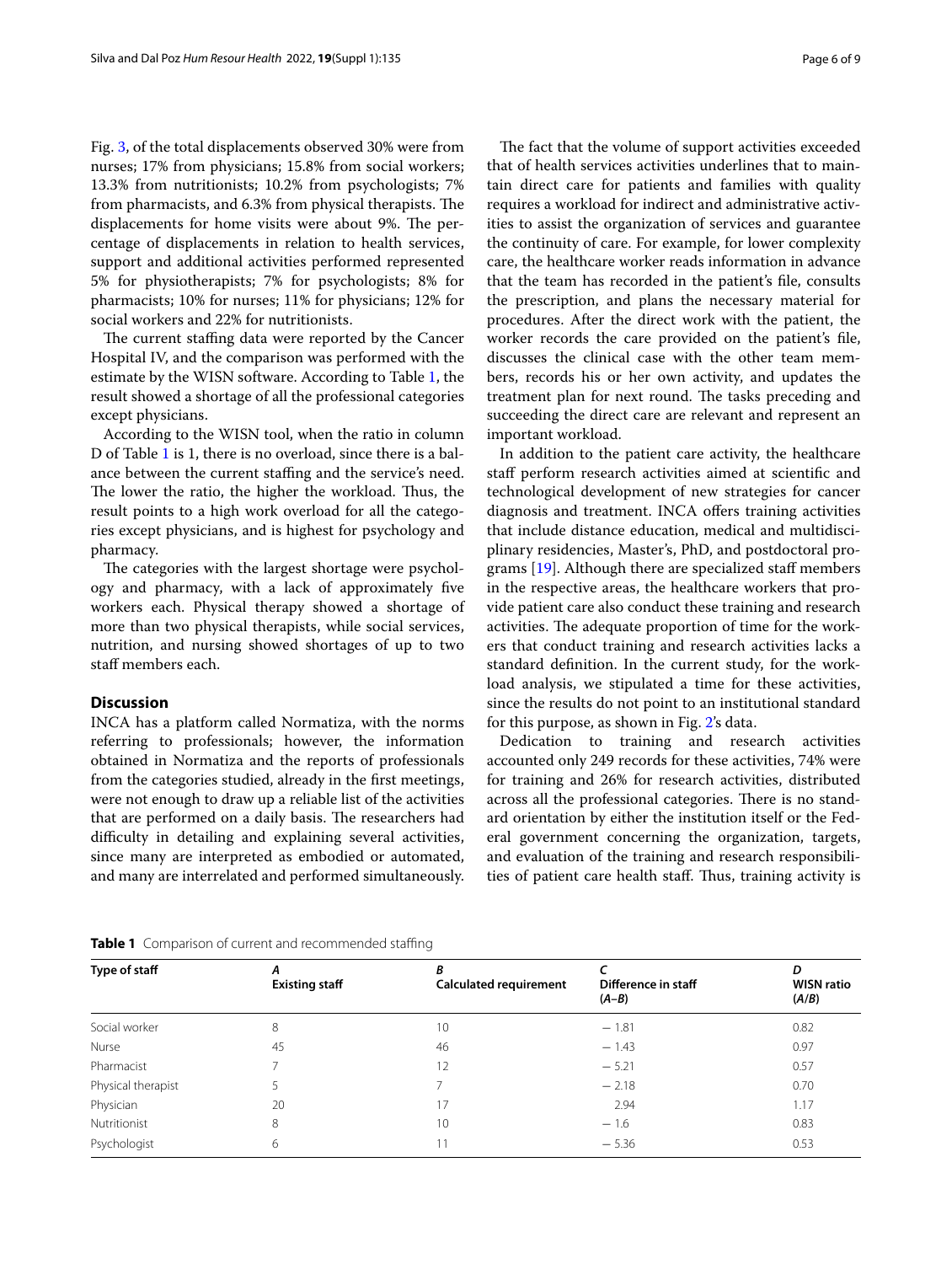shaped by the demand from the department of training, and research depends on the personal motivation and organization of the staf members in relation to the time dedicated to research. One of the benefts of this study was thus to shed light on the discussion concerning the need to stipulate necessary time for research and to identify how training activities impact workload, although they are not represented as productivity per se. It became clear that despite the organization of statistical data, there is an important gap in the availability and public sharing of this information.

The displacement results from the hospital's architectural layout, home visits, and the flow of staffers to perform their responsibilities. A total of 286 displacement were recorded, 90% of which within the Cancer Hospital IV. Internal displacement involves various movements, such as visiting patients on the four floors, attending meetings, collecting printed material, picking up or returning patient fles to the hospital archives, visiting patients sequentially on the same floor of admission, and accompanying patient transfers. Home visits accounted for 9% of the displacement in planning.

Displacement as a proportion of health services, support, and additional activities, according to professional categories, accounted for 5% for physical therapy, 7% for psychology, 8% for pharmacy, 10% for nursing, 11% for medicine; 12% for social services, and 22% for nutrition.

This time for the healthcare worker impacts productivity and the duration of other activities and also serves as an indicator when calculating staffing, as a factor that infuences workload.

Medical leave due to illness was the main cause of absenteeism (1674 days) and mourning leave and leave to accompany sick family members accounted for 5% of this total. No unjustifed absences were recorded in the period.

Absenteeism is a challenge for organizations and for managers, because it is a multi-causal phenomenon, which can have its origins in working conditions; in management and leadership styles; in the possibility of human resources participation in decision making, and in daily professional relationships. These and other causes need to be identifed, understood, and worked on by the organization.

The literature associates high rates of absenteeism with Burnout Syndrome, turnover, and decreased productivity [\[3\]](#page-8-17). Absenteeism can trigger the collective illness of teams, because the lack of human resources leads to a greater effort by others to provide care, generating overload and physical and psychological consequences for the health of professionals.

The staff at INCA and all its hospitals consists of public employees who joined the institution's workforce through public competition. The INCA does not have the administrative autonomy to hire personnel and adjust its staffing. Although the current study does not guarantee immediate adjustment of the working conditions, it can assist the administration and staf in improving the processes and arguing (on a solid theoretical basis) for redesigning the staffing. For example, the current medical staf includes members of INCA's own public employees, plus physicians on loan from the Ministry of Health office located in Rio de Janeiro. The conclusion, based on the parameters in this analysis, is that the institution's own staf of physicians (public employees) would be numerically insufficient without the additional physicians on loan from the Ministry of Health. Another signifcant point is that physicians' absenteeism was the highest among the healthcare professions, which may lead to an overload on some physicians even in an apparently suffcient scenario.

The overload on social services, nutrition, nursing, and physical therapy, where the diference between estimated and current staffing was close to or less than two workers, can be managed with revision and redistribution of activities; identifcation of overlapping tasks, and the establishment of detailed annual production targets. Importantly, better documentation of activities produces more trustworthy results with this method. Thus, the observations do not rule out the need for a numerical review of the staf, a procedure that makes the productivity data more robust.

Pharmacy was the professional category with the second highest absenteeism rate, suggesting a correlation between work absences and workload. Alongside psychology, pharmacy was one of the two categories with the highest overload. In addition, the pharmacy staf also cover the needs of a hospital unit at the same address, specialized in breast cancer treatment.

Besides the more urgent need for a review of staffing, management measures also need to be adopted to avoid an even greater overload: review of targets, adjustment of the supply of care, considering the demand and installed capacity, and greater fexibility of the work hours according to the work schedule.

## **Recommendations and lessons learned**

The healthcare workers need to have specific skills and qualities as well as knowledge of what they will face in the area of palliative care. Incomplete and mismatched information on staffing in a health service or system hinders planning health promotion measures to benefit the staff themselves. In other words, knowing who these workers are, their training, their geographic area of work, and their skills provides backing that favors caring for those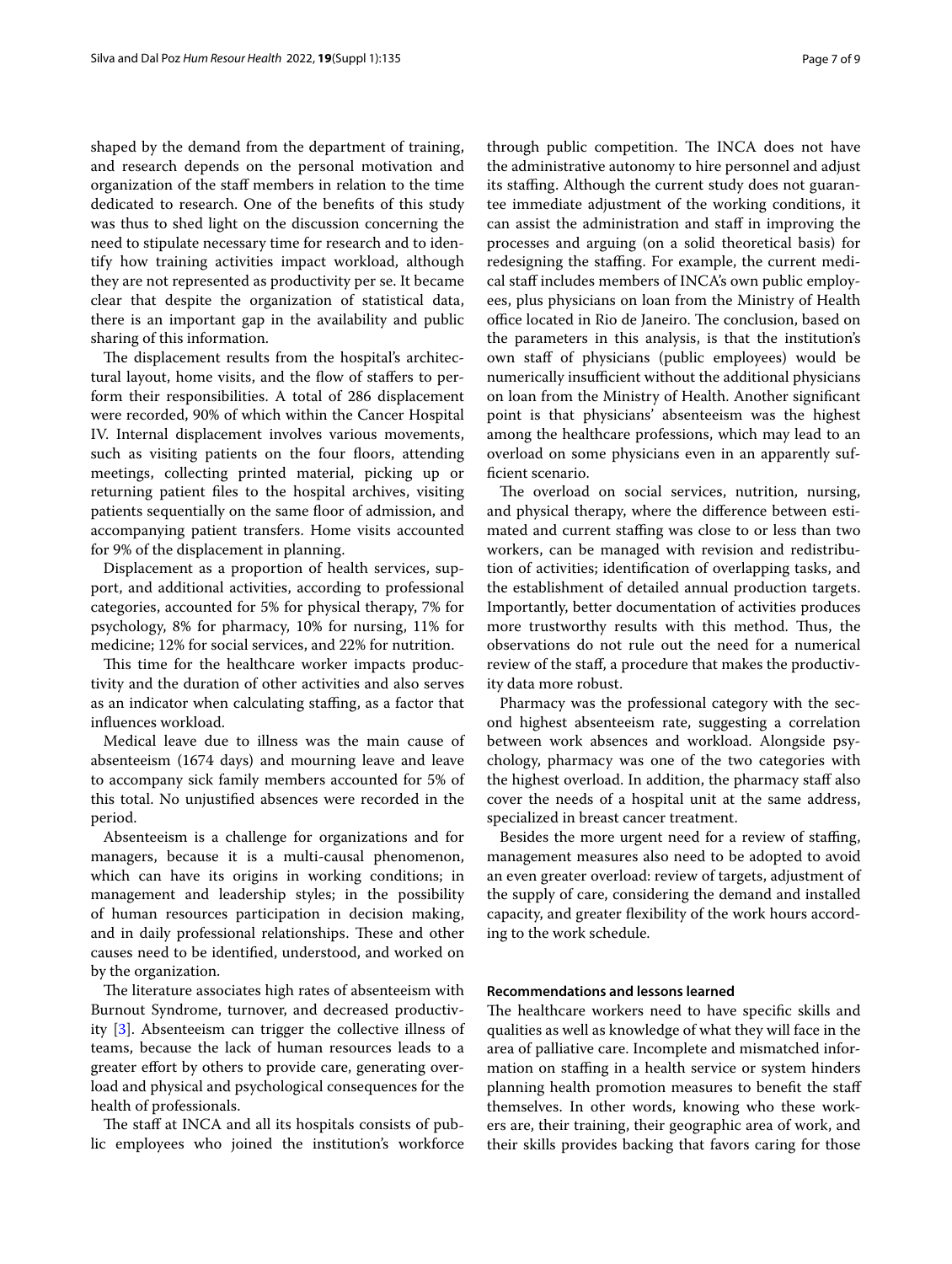who care for the patients on a daily basis, as well as helping ensure adequate staffing in relation to workload.

The WISN tool works with the available data in the statistics of health institutions or services. Thus, without centralization and monitoring of the information to guarantee trustworthiness, the method's result will be less precise, which does not rule out its application.

Besides the productivity data, knowledge of the absenteeism rates per category, specifying the cause of absences, helps not only to feed the tool's data but also allows a diagnosis for the administration to implement health promotion measures for the staf.

Although the method indicates stipulating four health services activities, three support activities, and three individual activities per category, if the number and variety of statistical data are improved every year, the analysis will be more robust, to the extent that it reveals peculiarities in staff productivity.

The more the number of professional categories analyzed, the easier it is to understand how the services' staf functions. For a more in-depth analysis, staffing estimates can be complemented with other methods [[6,](#page-8-3) [14](#page-8-11), [15\]](#page-8-12).

All the internal and external activities should be covered in the observation. External activities such as home visits impact the workload and the healthcare workers' work dynamics. A relevant point for the support activities is that both in the literature and in the current study, they outweighed the health services activities. Thus, planning based on activities such as consultations, procedures, and various treatments and that fails to consider the necessary time for support activities will sufer a conceptual error. Recognition of these activities as part of the list of staff responsibilities allows staffing predictions and distribution that are closer to the reality and that lend visibility to the issue of backstage work that impacts the quality of care.

Training of research assistants is crucial for the feldwork to occur under a single guideline, with occasional problems solved in timely fashion. The study revealed the advantages of using well-trained students with direct supervision by experienced professionals. Veteran professionals may make their own interpretations of what is seen, which escapes the purposes of direct observation, introducing biases into the observations or mistakenly transmitting to the observed workers the idea of a qualitative assessment of the care provided. With students, the training has to be more rigorous, but the receptiveness tends to be more favorable.

## **Conclusion**

Health services organization and planning involve measures aimed at positively and directly impacting the population's health coverage and the supply of quality services. Although Brazil's National Cancer Policy has been improved [[20\]](#page-8-18), palliative care lacks its own policy for this modality to be included in the network to guarantee access and coverage at all levels of care.

The tool allowed observing details in the work process that are not perceived as a source of work overload. For example, lunch breaks are usually interrupted or shortened by some work activity, overlapping of tasks is also routine, which even hinders some observational records, annotations on the patient chart after home visits are performed in the car, and the use of personal cellphones to contact other team members is an important communication tool. These observations do not represent mistakes or failures by the teams, but the context in which they occur need to be identifed, acknowledged, and examined when assessing staff workload and setting targets for the service. The impact on the calculation resulting from the projection for personal activities such as lunch breaks, rest, and physiological needs is relevant for stafng.

An annual review of the service's structure is recommended to assist the administration's decisions on internal staff redistributions, flexibilization of schedules insofar as possible to minimize workload, implementing support programs to reduce workload, and backing arguments for adequate staffing composition.

With the results obtained in the feld research, we conclude that the WISN tool is applicable to cancer institutions providing palliative care and produces information that allow more in-depth future studies according to services or professional categories, including in association with other established methods such as those used by nursing. The field analysis allowed drafting a complete document with all the activities for each professional category, including the relative frequency of the activities and a comparison with the activities described initially in the literature and by the healthcare workers, demonstrating the importance of organization of activities in a health service. Caring for those who provide care assumes planning, tackling obstacles, and decision-making and demands based on data. The WISN tool proved pertinent for analyzing workload, calculating staffing, assisting the administration, and backing a policy for palliative care based on human resources planning and health services organization.

In the case of the hospital analyzed, the study provides elements that contribute to the development of a palliative care strategy that recognizes the centrality of human resources in the health care system and the impact of workload on the provision of health care to the population, in addition to the applicability of the WISN tool in a palliative care team.